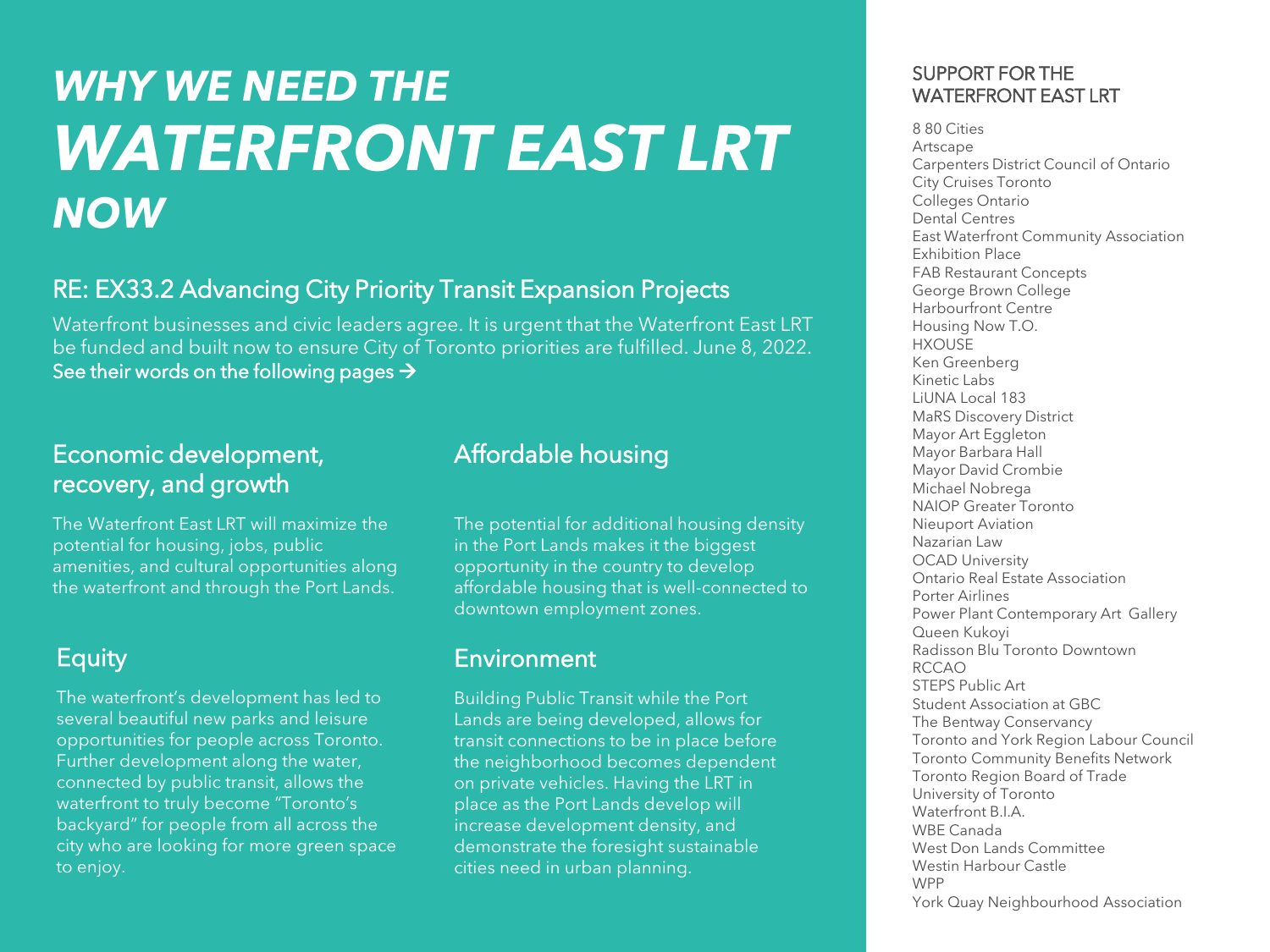

#### Ahmed Ismail

Founder and CEO **HXOUSE** 



Aly Damji, Forum Equity Partners and President NAIOP Greater Toronto



Amanda O'Rourke Executive Director 8 80 Cities

"When you look at any resilient city that is currently thriving, they do it considering all members of society. As a leader of programming that invests in creating more young entrepreneurs it is vital that we triple down on our transit infrastructure as it has been confirmed that this new generation's priorities have shifted which is why they have ditched buying vehicles in droves. With HXOUSE anchored and invested in the cultural and spiritual development of the waterfront we realize every day the vitality of having access to affordable transportation for our tenants who travel from all over"

"NAIOP Greater Toronto members represent the leading commercial and mixed-use developers responsible for some of the most exciting developments across the City of Toronto. Toronto is a vibrant and growing world-class City, attracting businesses from around the world as we continue to build on our reputation as an epicentre of financial services, technology, and entertainment. The Waterfront East LRT is a vital step in our growth as we tap into the full potential of the City's incredible waterfront and all it has to offer to residents and businesses."

"Investing in public transit is an essential ingredient for creating the healthy, sustainable and equitable cities we need. Toronto's waterfront is one of the most stunning assets that make our city truly special. It is a place that should be accessible and enjoyed by everyone in the city. If we want to achieve the ambitious vision of a waterfront for all, the Waterfront East LRT is a key investment to getting us there."



Drs. Amir and Ali Khadivi, Cindy Caklos

Dentalcentres.com

"We recently invested in an expansion to two Dental Centres along the waterfront because we believe in Toronto's potential to grow as a waterfront city. Queens Quay provides a mix of urban elegance and charm, and a substantial range of services within walking distance of transit. This must continue with investments from all levels of government with the Waterfront Fast LRT."



Ana Serrano President and Vice Chancellor OCAD University "OCAD University is embedded in Toronto's Waterfront neighbourhood through our innovation studios and strategic foresight hub on Queens Quay East and our forthcoming site at the Bathurst Quay silos. New transit infrastructure projects—like the Waterfront East LRT—are what is needed to transport students, faculty and staff to the classroom and studio. As we continue to expand the campus throughout the city, we need transit expansion projects like this one to increase access to knowledge and research and culture, not only for our community but all of Toronto. We are very supportive of this project."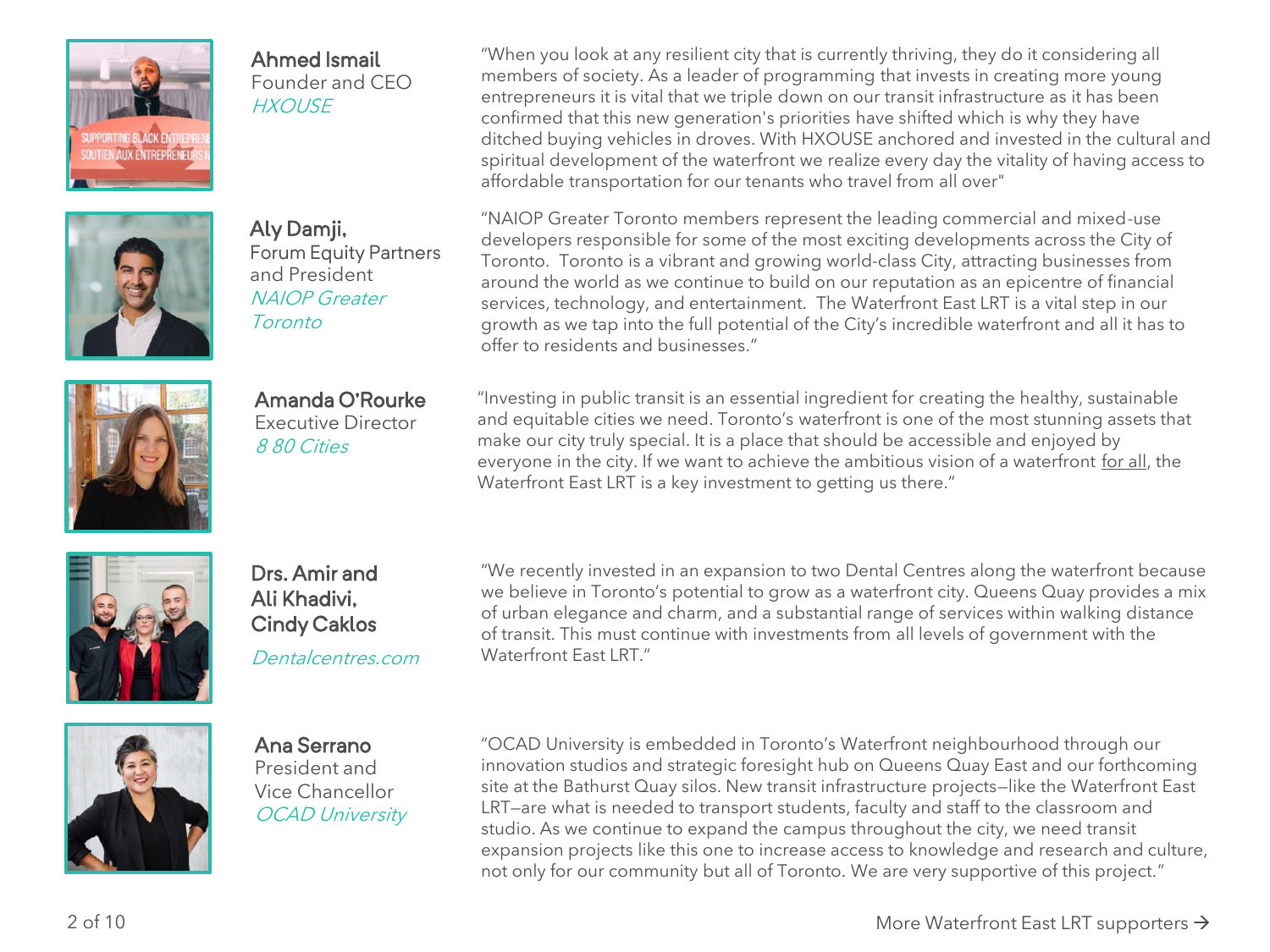

## Andria Babbington

President Toronto & York Region Labour Council

"Labour Council supports the Waterfront East LRT as a vital link in our publicly owned, publicly operated Toronto transit system. This project can be a win for everyone as it opens up development with a mix of affordable housing as well as employment land, helps the environment and embraces community benefits policies to ensure good careers for our diverse communities."



Angelo Bertolas Chair York Quay **Neighbourhood** Association

Anjuli Solanki Program Director STEPS Public Art

"With development increasing at a rapid pace along Queens Quay East and the Portlands, the area has reached a critical point. The area is in critical need of efficient and reliable transportation to support the significant influx of residents, businesses, educational institutions and visitors. The proposed LRT is fundamental to meeting these needs and ensuring that the area achieves its full potential. As the LRT will take a great deal of time to construct it is critical that the approval and funding of this essential infrastructure is committed by all levels of government immediately. The Toronto Waterfront is a key ingredient for the future economic growth of our City, we must not miss out on this critical opportunity to ensure our success."

"As an organization committed to fostering equitable, livable, vibrant, and sustainable communities, we feel that effective transportation is an important ingredient in realizing this. STEPS Public Art has been a proud member of Toronto's burgeoning Waterfront and supports forward thinking urban development that better connects neighbourhoods across the city and with the waterfront. The Waterfront East LRT is an essential component in building a more inclusive and connected community."



Armen Nazarian

Founder, Principal Lawyer Nazarian Law Professional Corporation "A critical piece of public transit infrastructure, the Waterfront East LRT will ensure the connectivity along the City of Toronto's waterfront by utilizing sustainable, convenient and reliable methods of transportation. As a board member of the Waterfront B.I.A. and the owner of a local business, I am proud to support this much needed development."



Art Eggleton Mayor of Toronto 1980-1991

"Much has been accomplished in bringing our Toronto waterfront to new life with places for people to live, work, dine, enjoy parks, entertainment and have fun. The Port Lands continues that growth in the east end of the waterfront. What is needed now is access, and public transit is key. It's time to make sure the Waterfront East LRT is built to connect it all."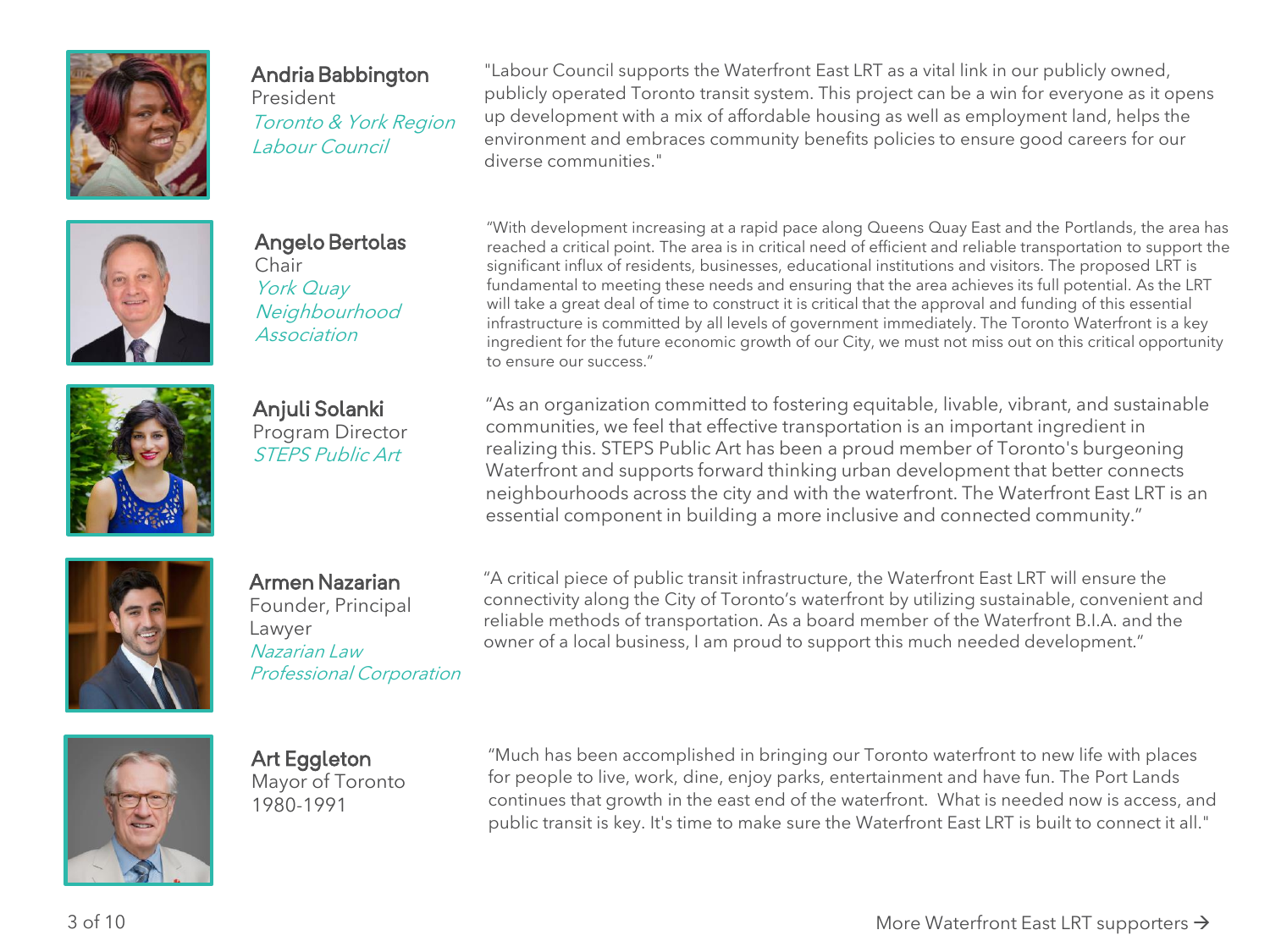

## Arthur Fleischmann

Country Manager WPP

"The WPP Campus on Toronto's Waterfront will be an inclusive co-location serving our team of 2,500 people and our clients. The new campus will house WPP's diverse group of companies under one roof and offer state of the art space and technology to support agility, integration, creativity, and collaboration. As we strive to bring our people back to office after more than two years working remotely, the Waterfront East LRT is a priority to have in place soon to deliver on the potential of the new campus and the Toronto Region as a whole."



Barbara Hall Mayor of Toronto, 1994-1997

"This is currently the fastest growing and most important new area in our City. The Waterfront LRT is good for jobs and workers, for businesses, for residents, and for the environment. As we renew the Port Lands, let's make sure we get it right with safe, reliable transit that connects to the entire city."



Cam Parra Vice President FAB Restaurant Concepts Inc.

"The East Bayfront community is an engaged neighbourhood which prides itself on the balance of passionate residents and visitors from across the city who are looking for an ideal blend of mobility, accessibility, and waterfront delight. As one of the first independent restaurant groups in the East Bayfront community and a leader in the hospitality sector, we have always believed in the impact that this community will continue to have on Toronto and its residents. The Waterfront East LRT would not only enhance access to unique entertainment & dining opportunities but also directly support the economic longevity of this city and its entrepreneurs for years to come."



Chris Campbell

Chair Toronto Community Benefits Network

"Solid infrastructure lays the foundation on which cities are built. We will continue to advocate for safe and efficient transit – projects like the Waterfront East LRT that help build an inclusive, thriving city in which all residents have equitable opportunities to contribute to healthy communities and a prospering economy. Let's make sure we continue to enable residents to help build the city they love."



Corey Persic and Katie Yamamoto **Owners** Kinetic Labs

"Our mission is to help people live a healthy, active lifestyle. We're proud to be located along the waterfront where we can see running, walking and cycling along the water's edge and Martin Goodman Trail every day. We're very excited to see the continued growth in access to waterfront recreation opportunities through the Port Lands, all connected with the Waterfront Fast LRT."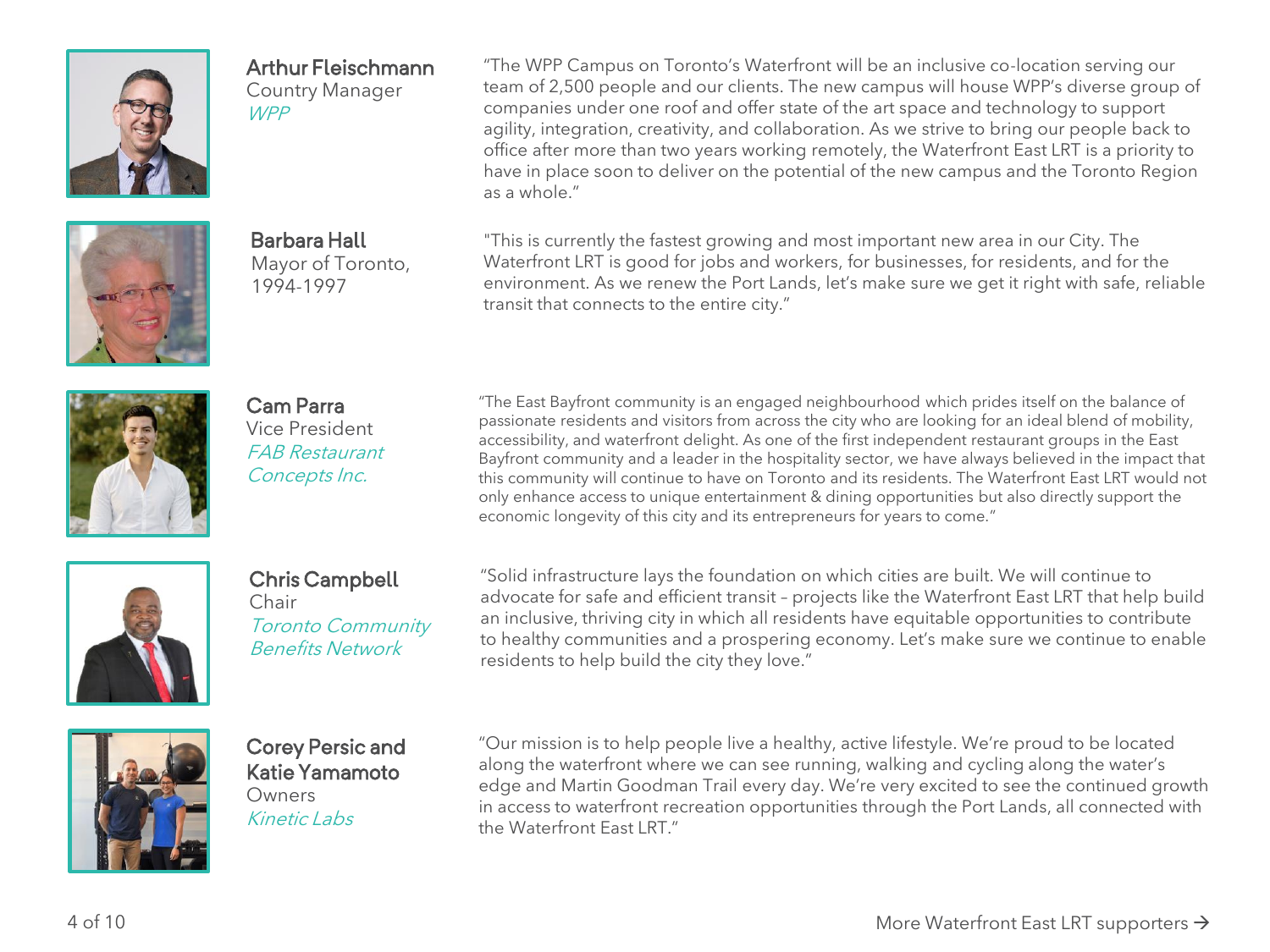

#### Cynthia Wilkey and John Wilson

Co-chairs West Don Lands **Committee** 

"The West Don Lands is the first of many planned communities on the Eastern Waterfront. Its success has been due in large part to its excellent public transit connections. As the Eastern Waterfront communities continue to grow, it will be essential for their success that they are served by the Waterfront East LRT. Our experience teaches us that public transit is essential for a diverse, inclusive, vibrant urban community."



David Crombie Mayor of Toronto 1972-1978

"The Waterfront East LRT will be good for the economy, good for the environment and will bring substantial revenues to the coffers of the municipal, provincial and federal governments. We hope all three levels of government will help fund the Waterfront East LRT, and into the Port Lands."



Don Boyle Chief Executive Officer Exhibition Place **Toronto** 

"The foundation of every great city includes an accessible public transportation system built in such a manner that it becomes the obvious option for people traversing the city. Given the imminent development within the East Bayfront and Port Lands, the construction of the Waterfront East LRT is an essential step in supporting affordable housing, economic development and outdoor recreational initiatives planned for the area. In addition, fast tracking the LRT in advance of a build out will serve to attract business investment and expedite development towards the goal of a more sustainable city."







East Waterfront **Association** 

Gaëtane Verna Director and Artistic Director The Power Plant Contemporary Art **Gallery** 

"When the extensive redevelopment of the East Bayfront is completed there will be over 30,000 new residents plus several million square feet of commercial, hotel and retail space that will offer tremendous economic and job opportunities for our community. Additionally, with the planned revitalization of Parliament Slip and the Quayside project featuring a new Cultural Centre for the public realm, this location will be a major tourist destination. Safe and inclusive public transportation is essential to helping people move through and experience this incredible part of our city. It is time to fast track the Waterfront East LRT and improve public transit connectivity to sustain the growth planned and make the east downtown area accessible to all."

"For the past 35 years, The Power Plant Contemporary Art Gallery has been a destination for thought-provoking art and ideas. Situated on Toronto's waterfront at Harbourfront Centre, the gallery is committed to diversity, equity, and inclusion, and we champion these core values through our exhibiting artists, staff, board members, and the communities we serve. Our goal is to attract 100,000 visitors annually, and the development of the Waterfront East LRT will undoubtedly provide more transit options for our visitors and make The Power Plant more accessible to everyone."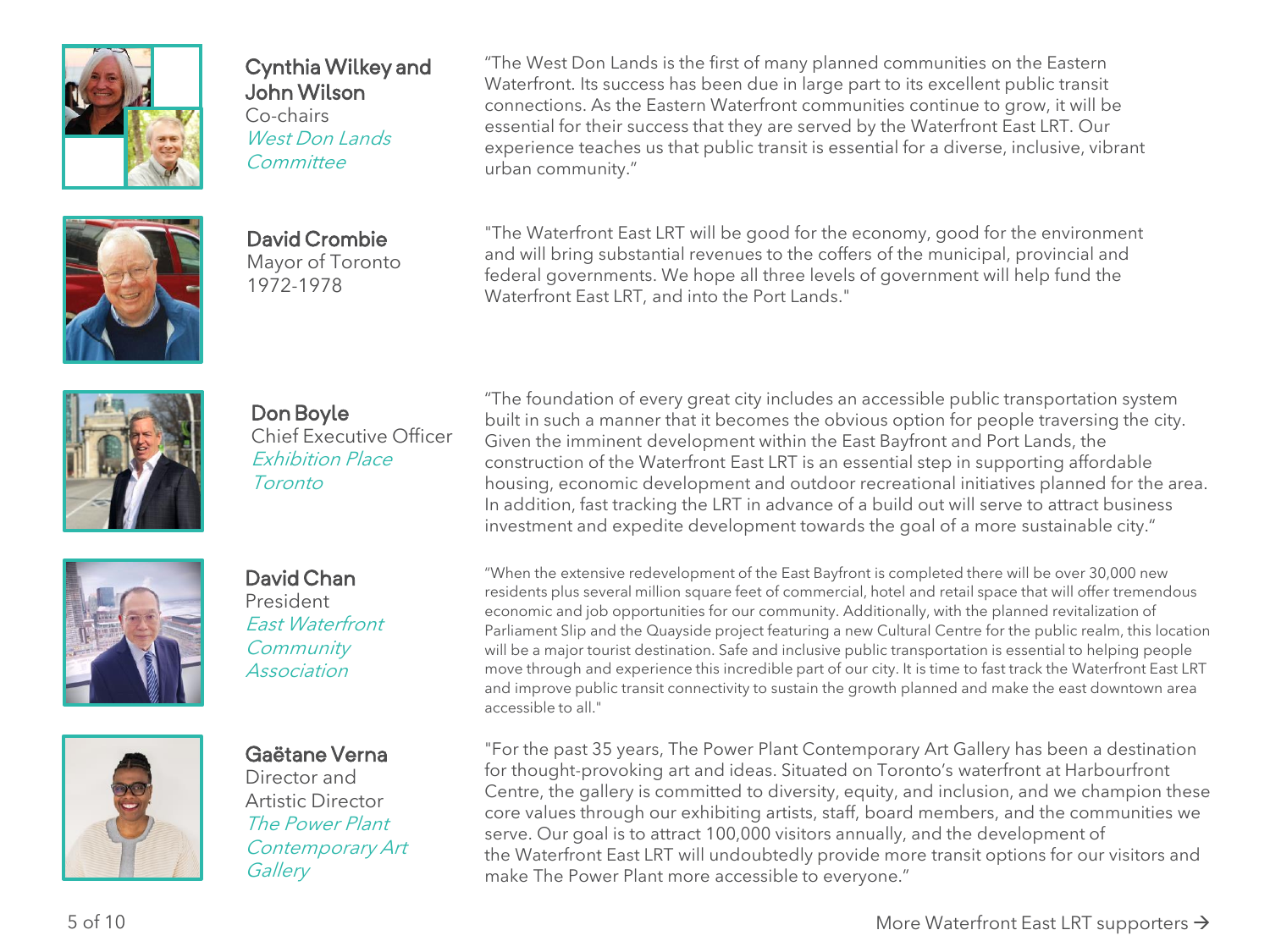

#### Dr. Gervan Fearon

President George Brown College



Grace Lee Reynolds CEO **Artscape** 

"One of the building blocks of vibrant, inclusive communities is accessible transit networks. In the decade since launching George Brown College's Waterfront Campus, we have seen the East Bayfront community evolve and grow. We have been part of these developments and aim to engage and support the waterfront's future. But transit options for students, residents and local businesses remain limited, and there are great opportunities to improve for the future. The creation of the Waterfront East LRT would increase access for 8,000 students travelling to this campus from across the GTA, and ensure that East Bayfront has the infrastructure needed for future vitality and growth."

"Artscape Daniels Launchpad, a unique creative entrepreneurship hub, is part of a burgeoning community working at the intersection of creativity and innovation that is exciting and awaiting engagement at East Bayfront. Public transit is the equitable means to make the waterfront accessible for people to be here to work, learn, live and experience. Creativity is powered by people and post-pandemic, people need to mobilize again, making a Waterfront East LRT more crucial than ever. "

Ilana Altman and David Carey co-Executive Directors The Bentway **Conservancy** 

"At The Bentway, we believe that the Gardiner Expressway can, and, must be re-imagined as a key gateway to the Waterfront, including emerging civic opportunities for expanded public space and programming along its length. But these public spaces are only as strong as the pathways and routes we build for Torontonians to reach them. Toronto needs the Waterfront East LRT now to fulfill the promise of connectivity across the downtown core."



Jack Oliveira Business Manager LiUNA Local 183

"Toronto's growth this decade on the eastern waterfront has been incredible. The Waterfront East LRT must be funded and built to ensure the Port Lands continues on that trajectory of creating more housing and employment opportunities that will support the next generation of skilled tradespeople in Toronto and make their contribution to the city's future in the Port Lands."



Jan De Silva President and CEO Toronto Region Board of Trade

"Toronto's eastern downtown waterfront is an emerging hub of urban renewal. Thousands of new residents and jobs are pouring into the area, and the consensus is that this growth will only accelerate going forward. The Waterfront East LRT will amplify this growth and guarantee that the city can maximize the economic and business opportunities it presents. Without it, Toronto risks missing out on billions of dollars in lost productivity."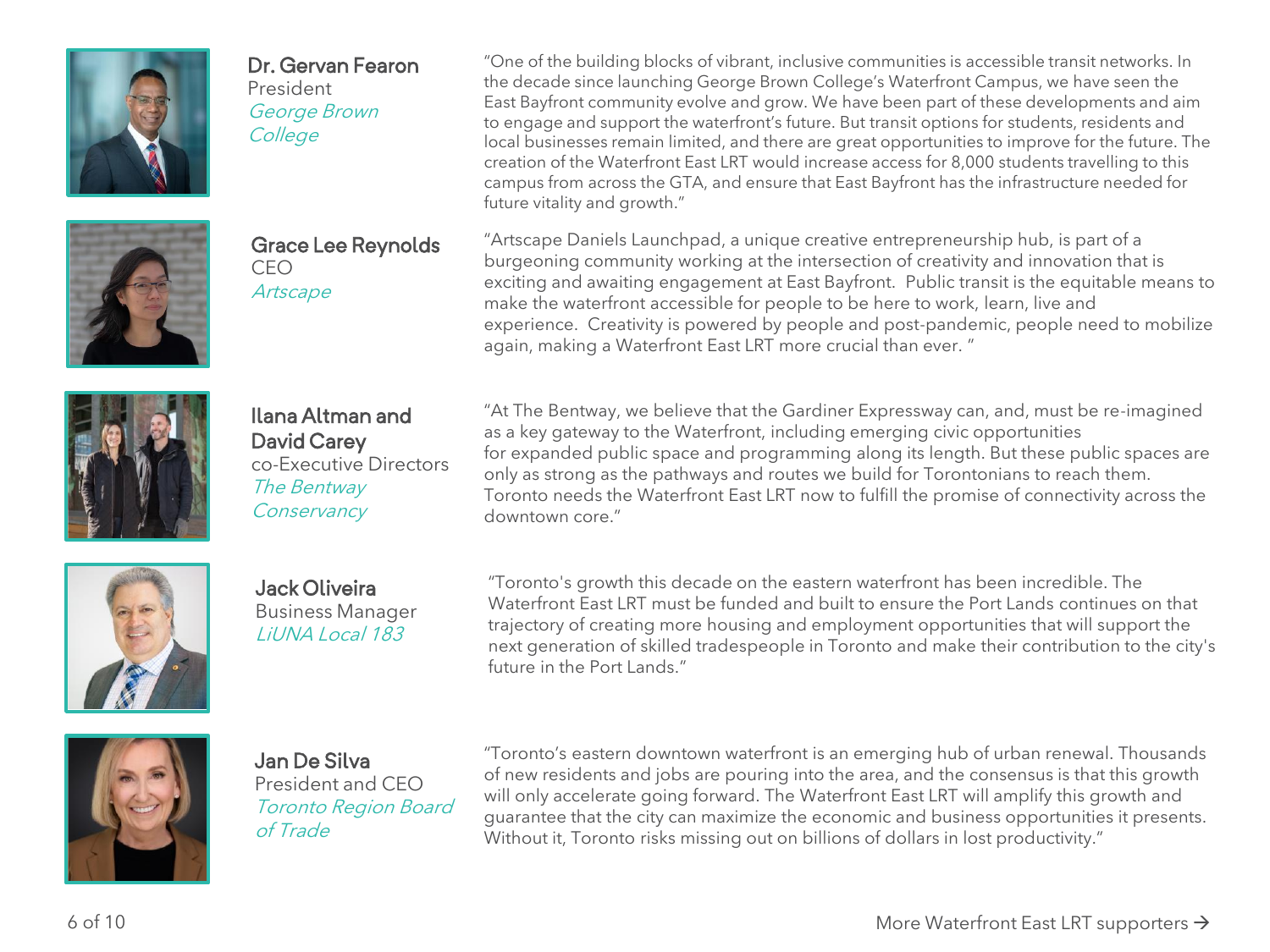

## Ken Greenberg

Principal **Greenberg Consultants** 

Linda Franklin President and CEO Colleges Ontario

"One of the most important things we can do as a city is to play our part in getting to a more sustainable future by giving people access to reliable convenient transit. A vast new frontier is opening up on the Toronto waterfront from East Bayfront to Quayside and the Port Lands. The long-awaited Waterfront East LRT will serve these communities and the many thousands of visitors who increasingly come to enjoy the waterfront's parks, promenades and cultural amenities, ensuring the fundamental publicness of an accessible waterfront that belongs to all Torontonians."

"Colleges Ontario supports the proposed Waterfront East LRT. Effective transit is essential to the growing numbers of post-secondary students in the area, including those at Collège Boréal, George Brown College and Collège La Cité. Providing more students with access to the high-quality programs at colleges will improve the vibrancy of the waterfront and help ensure Toronto's future workforce has the expertise to succeed."



Marah Braye Chief Executive Officer Harbourfront Centre

"Toronto's Waterfront East LRT is an exceptional opportunity for our City. It is a muchneeded lever to achieve significant economic growth and business development, and enhance the waterfront with additional parks and spaces for the public to enjoy. It also offers myriad possibilities for a sustainable neighbourhood on the edge of downtown and through the Port Lands, and provides critical infrastructure for visitors – from Toronto and elsewhere – to experience all that the city has to offer in arts and culture on our beautiful waterfront."



Mark Richardson Technical Lead HousingNowTO

"When our volunteers talk about creating new transit-oriented affordable housing in Toronto, the first word in that description is always 'TRANSIT!' – Quayside, Villiers Island and the Port Lands are amazing opportunities to deliver new long-term affordable rental housing in Toronto, but those sites only makes sense if all levels of government come together quickly to approve the Waterfront East LRT to Cherry Street, and beyond."



## Michael Nobrega

Former Interim CEO of Waterfront Toronto, and former CEO of **OMERS** 

"Surveys and interviews with the technology teams working in Toronto's downtown digital, biotech, cleantech and AI hubs consider the availability of subways, street cars and rail a key differentiator in their selection of workplace opportunities. The development of an LRT on the Eastern Waterfront and into the Port Lands will, therefore, be a key driver to attract some of the brightest and best young Canadian and global innovators to relocate or seek tech employment opportunities or to establish startups on Toronto's waterfront – and hence make the waterfront a vibrant, successful and sustainable innovation hub."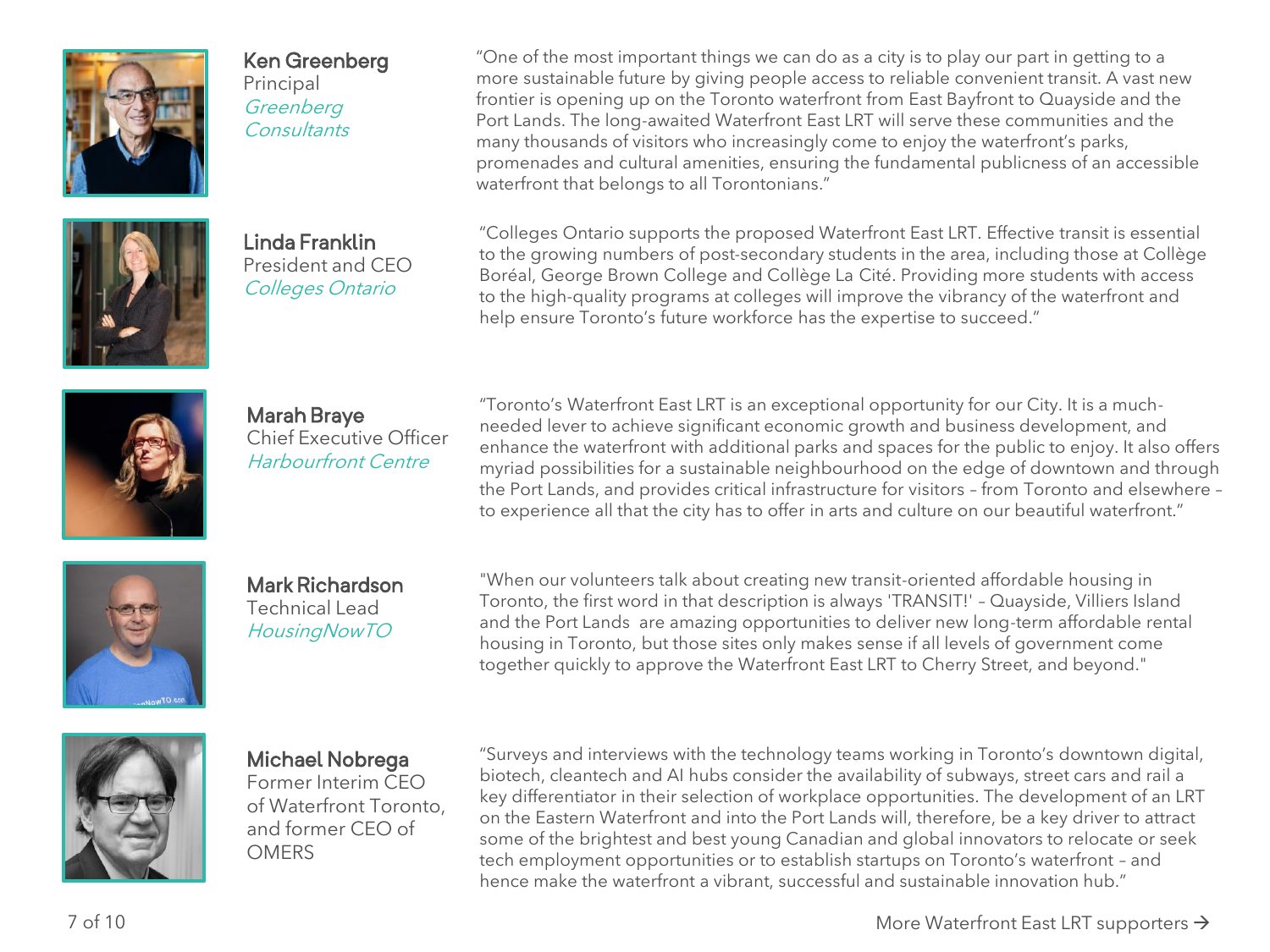

### Michael Deluce

President and CEO Porter Airlines

"Porter's hub at Billy Bishop Airport is part of an integrated transportation network that supports a vibrant, continually evolving waterfront community. The existing Queen's Quay streetcar is an important connection for the airport, linking directly to Union Station. The proposed Waterfront East LRT will create practical new connectivity for people to enjoy this showcase section of the city."



Mike Yorke President Carpenters District Council of Ontario

"Infrastructure is absolutely crucial to any healthy city. In particular, as Toronto continues to grow in size and population, it is essential to have a transit system that keeps our neighbourhoods connected. The Waterfront East LRT will link thousands of housing units to mass transit, making our city far more accessible. This is a project that will lay the foundation for the future."



Nathalie Lalonde General Manager Radisson Blu Toronto Downtown

"A significant obstacle for post-pandemic hotel and tourism recovery in Toronto has been the traffic situation, and it's only getting worse. We need smart public transit solutions now to improve the flow of people in and out of our downtown and reduce the reliance on vehicles. As we continue to see travel demand return, we are also planning for the return of international travelers over the coming years. The Waterfront East LRT will make it easier for international travelers to discover all that Toronto has to offer."



# Nadia Todorova

Executive Director Residential and Civil Construction Alliance of Ontario

"Building the Waterfront LRT is critical for Toronto to realize its goals of increasing transit infrastructure that supports additional housing density. More transit infrastructure facilitates more housing, strengthening both our economy and communities for decades to come."



Neil Pakey CEO Nieuport Aviation

"As a proud partner of the Waterfront community, Nieuport Aviation strongly supports transport infrastructure projects that enable the Waterfront access and improve connectivity for all. The proposed Waterfront East LRT will improve connections between neighbourhoods as well as reducing congestion, and improving the overall use of public space. It will also help our inbound visitors navigate their way from our airport to the City. This will be of significant benefit to our economy and we encourage the Province to expediate the planning, funding and delivery of this important new travel corridor for Toronto's Waterfront."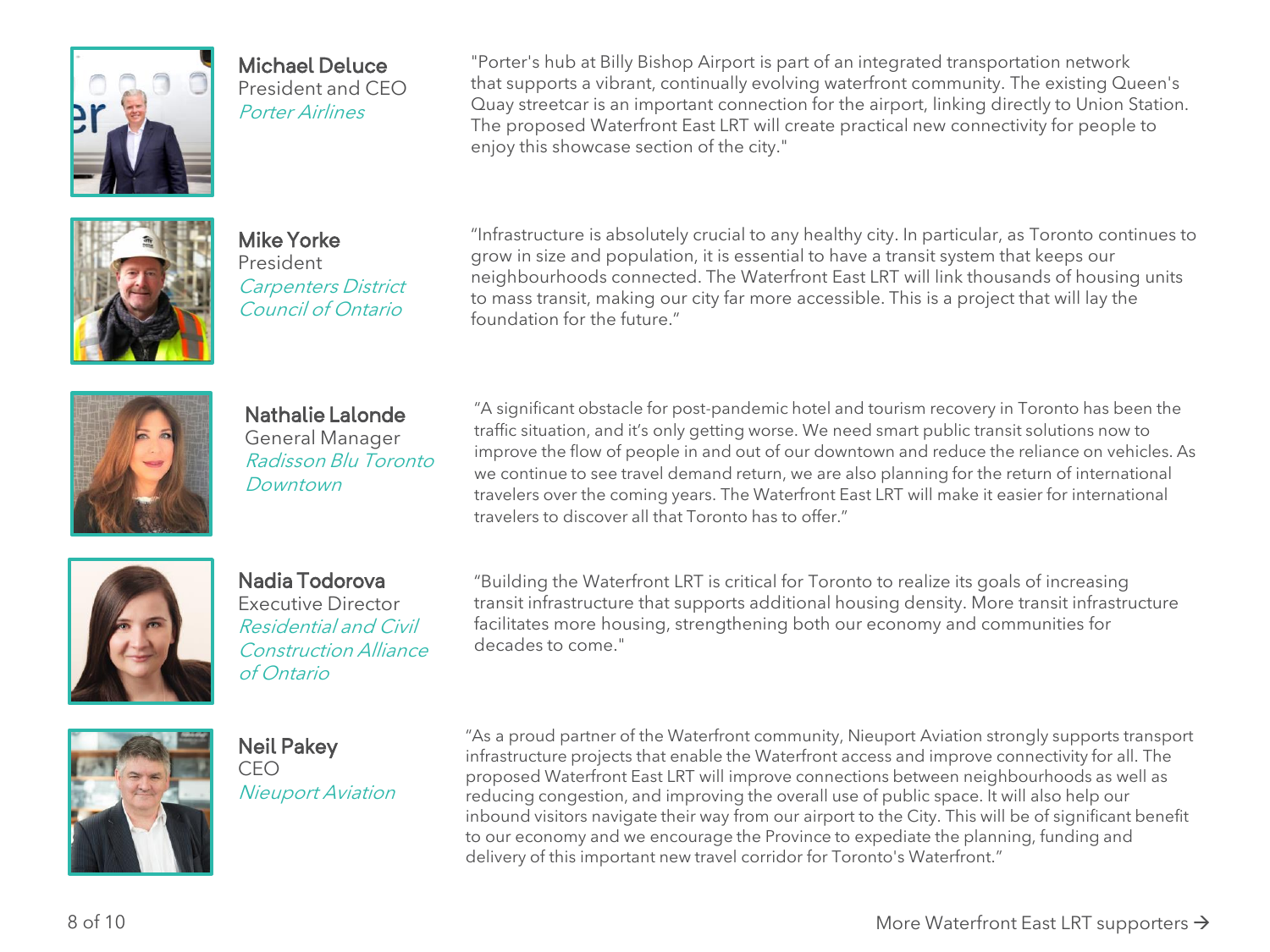

#### Pat Dunn General Manager City Cruises Toronto

"Since 1987, our harbour cruise and charter operations have expanded alongside truly incredible growth of Toronto's waterfront. Previously an industrial area, the growth of tourist experiences, parks, residents and downtown workers here has shown the tremendous potential Toronto has on its waterfront. The Waterfront East LRT will further unlock that potential through the eastern waterfront and the Port Lands, and we look forward to growing our waterfront operations alongside it."



Peter Gillis General Manager Westin Harbour Castle

"The Westin Harbour Castle Hotel has been an anchor of the Toronto Waterfront since 1975 greeting Torontonians, local Ontarians and travelers from all over the world. We are extremely proud of our Neighborhood's diversity, vibrancy, geographic location, and evolution. From our doorsteps we have witnessed, supported, and engaged in the renewal and development of our Waterfront. We believe in and support environmental sustainability, economic growth & business development, and believe a fully accessible transit network aligns with our core values of opportunity for people and business alike and strengthens our community in the process, and thus the Westin Harbour Castle fully supports and sees the importance of the proposed Waterfront East LRT.



Queen Kukoyi Artist, waterfront business owner, resident and Amirah's Mom

"As a mother and Black Queer Futurist, I am always thinking of how we can collectively build inclusive future spaces that catalyze new streams of thought. The Port Lands is an opportunity to explore a human centered approach through speculative imagination to catalyze streams of new thought that envision an inclusive future society."



Silvia Pencak President and CEO Women Business Enterprises Canada Council

"At WBE Canada we're focused on building connections and removing barriers that continue to exist between corporate and government supply chains and Canadian women-owned businesses. It is exciting to witness Canada's governments, at all levels, realize the incredible potential of our diverse communities. Building more public transit in the City of Toronto and the region is an absolute necessity to ensure the continued growth of our economy. We strongly support Toronto's next public transit project, including the Waterfront East LRT and are excited for the untold opportunities and the potential of the Port Lands."



Scott Mabury VP, Operations and Real Estate Partnerships University of Toronto

"The Waterfront LRT will spur jobs and innovation. When built in the years ahead, the LRT will directly service the 2,000 employees of the new Waterfront Innovation Centre, which will be opening in the summer of 2022. The LRT will be a catalyst for high-value jobs in the growing East Bayfront area, and for economic development in the Greater Toronto Area. The U of T and MaRS are proud partners of the new Innovation Centre and on behalf of our students, staff, faculty and visitors, we support the building of Toronto's next Council-approved transit priorities: the Waterfront LRT, and also the Eglinton East LRT that will serve the University of Toronto - Scarborough."